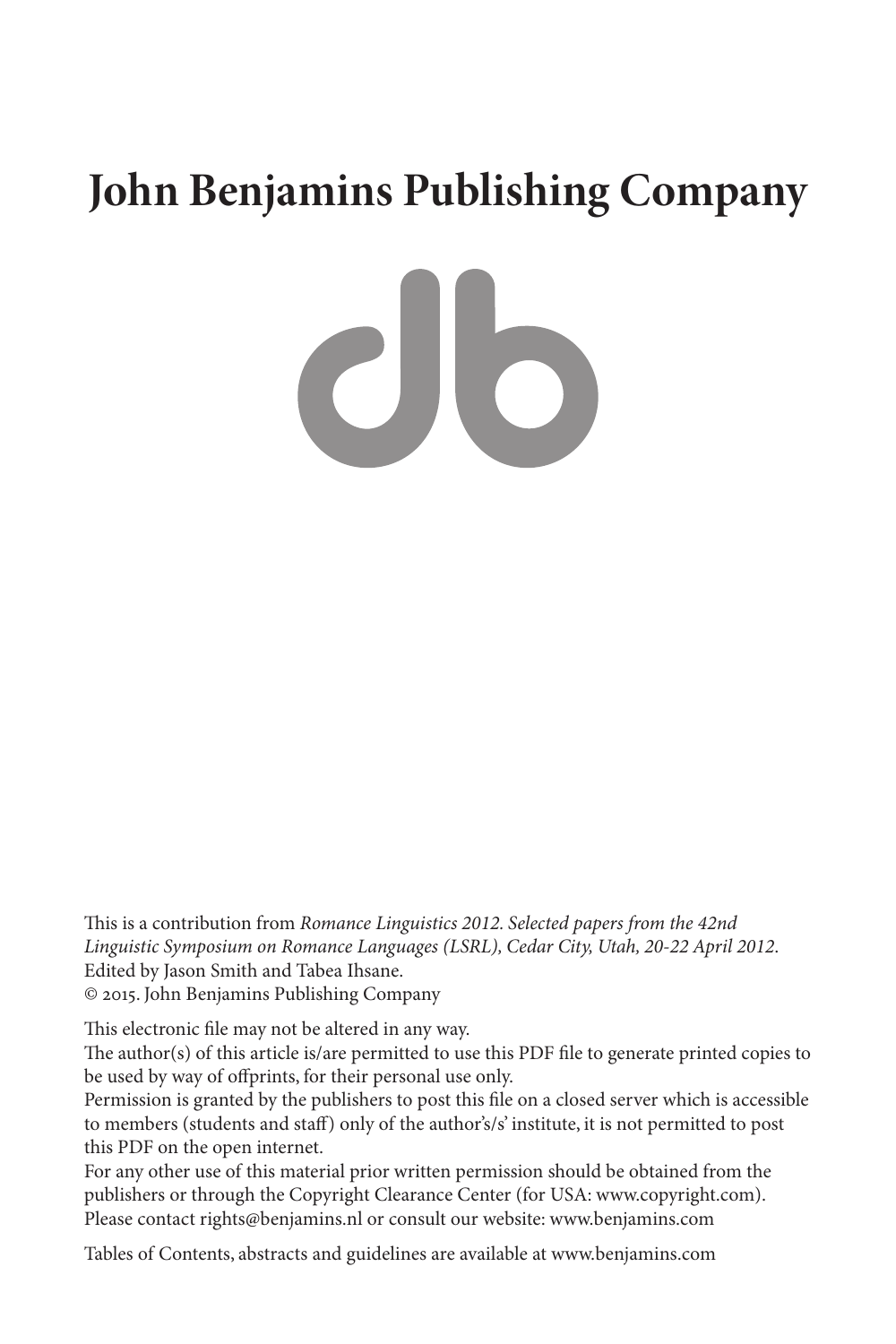# **The acquisition of clitics in L2 Spanish** Examining restrictions on clitic solidarity

Becky Halloran and Jason Rothman Indiana University /University of Reading & UiT Arctic University of Tromso

This study examines the mental representation of clitic object pronouns in English L2 Spanish speakers of beginning, intermediate and advanced proficiencies. We present the results of a scalar grammaticality judgment task, which examines knowledge of clitic placement in both Exceptional Case Marking (ECM) verb constructions and non-ECM (finite and modal+infinitival) constructions. Our findings suggest that these advanced L2 learners have converged on the Spanish grammar, showing high sensitivity to the restrictions placed on clitic solidarity in ECM constructions coupled with acute knowledge of the distribution pattern of Spanish clitics in non-ECM environments. We argue that this pattern supports UG-accessibility approaches to adult L2 acquisition.

# **1. Introduction**

Examining clitic syntax in the L2 Spanish of native English speakers embodies a useful testing ground for debates on UG-accessibility after the so-called critical period due to the fact that the features (and associated functional categories) underlying the target syntactic mental representation of object clitics are lacking in English<sup>1</sup> and, therefore, must be acquired (or not, if impossible) in the course of the L2 acquisition of Spanish. As such, testing knowledge of L2 Spanish clitics in native English speakers allows us to test between Full Accessibility (e.g. Schwartz & Sprouse 1996) and Representational Deficit approaches to L2 mental representation, specifically claiming that adults cease to have access to uninterpretable features not instantiated in the L1 (e.g. Hawkins & Hattori 2006; Tsimpli & Dimitrakopoulou 2007).

**<sup>1.</sup>** We are following the proposals in the syntactic literature claiming that in Spanish (and other Romances languages) clitics head their own functional projections (see note 3). We also assume, following traditional notions within Minimalist syntactic theory, that this entails a unique formal syntactic (uninterpretable) feature difference.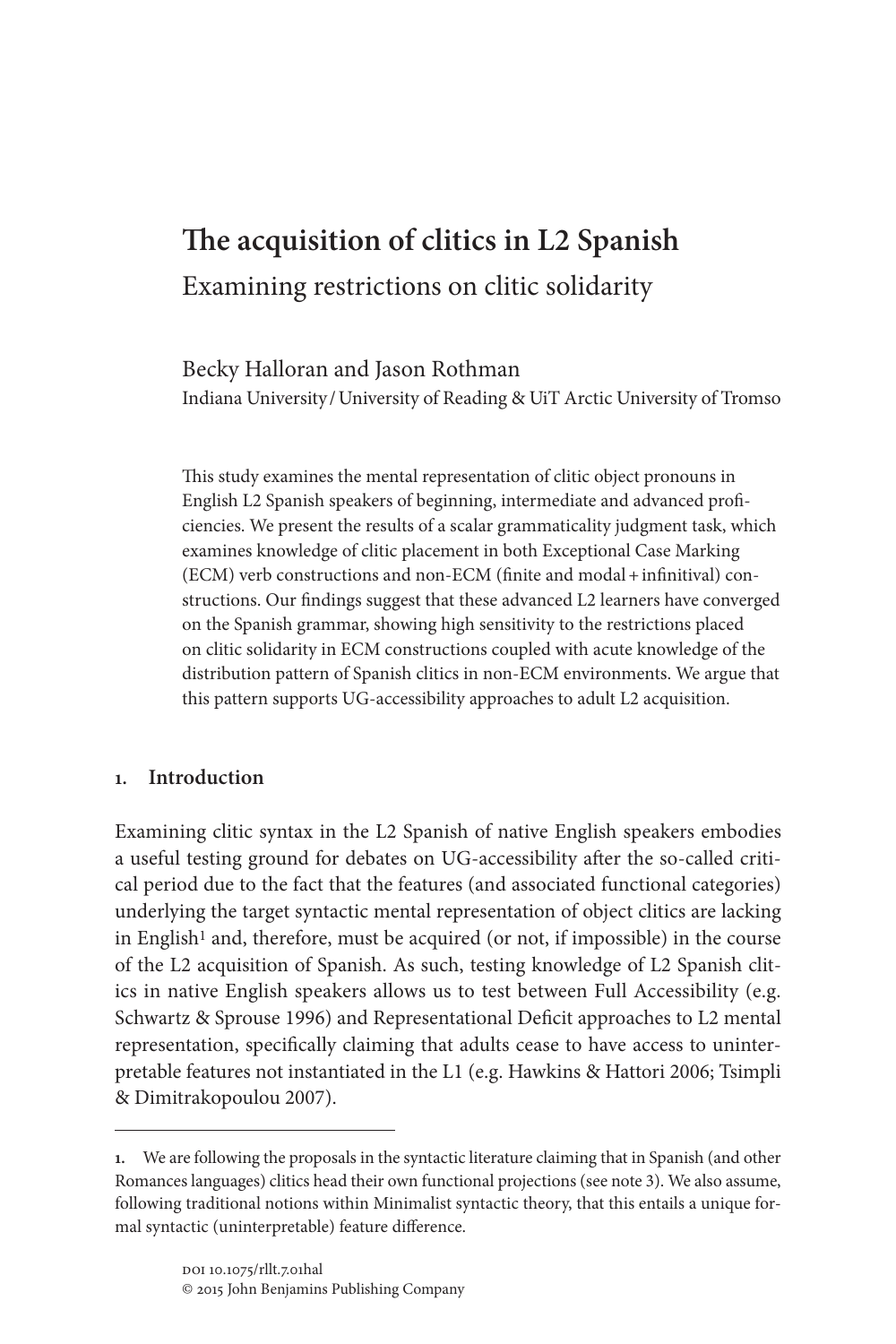Importantly, clitic pronouns are frequently present in the input and some properties of the syntax of clitics are explicitly taught to L2 learners of Spanish. However, what can be gained from frequency alone and what is taught in the guise of pedagogical rules do not cover the full gamut of clitic distribution. First, these pedagogical explanations, despite a high level of observable and descriptive adequacies, target only the saliently frequent cases of clitic distribution which are unique to the language being taught (see Table 1). However, such rules do not explain the full distribution of clitic pronouns, specifically restrictions on their distribution, which result from universal syntactic constraints, as is the case in contexts of Exceptional Case Marking (ECM) structures.

The learning task for the adult native English speaker acquiring Spanish clitics is multifarious. Learners must first acquire the new uninterpretable features that give rise to unique L2 functional categories. At the same time, learners must acquire the particular language's morphophonological forms and their distribution, which can vary across Romance languages depending on other parametric properties such as infinitival movement and clitic climbing (Montrul 2004).

However, in some cases the placement of clitics is strictly delimited (universally invariable) by the argument structure of the particular verbs at hand. If adult L2 acquisition is constrained by full access to Universal Grammar (UG) then the prediction is that the universal restrictions on placement should form part of their L2 competence, perhaps, although not necessarily, even before the language-specific distribution is converged upon. If, however, adult L2 acquisition is not constrained by UG (as purported by representational deficit theories), knowledge of clitic placement in ECM contexts (whose argument structure places restrictions on clitic placement such that it diverges from the distributional pattern of Spanish clitics found in 'traditional' constructions), which is dependent upon an underlying representation of the argument structure of ECM verbs as well as an underlying representation of clitics, would not be predicted.

With this in mind, the present study focuses on L2 knowledge of the universal constraints on the distribution of multiple clitics, knowledge of which, or lack thereof, in advanced learners, provides evidence to the ongoing discussion of what is and is not attainable in terms of non-native mental syntactic representation in adulthood. Although other studies have examined L2 knowledge with similar learner groups for restructuring and causative structures, this study innovates in two ways. We examine (i) knowledge of clitic placement with verbs of perception and (ii) with multiple clitic projections at play; in other words, the universally conditioned blocking of feature percolation that requires each clitic to align strictly with the verb that projects it as its argument.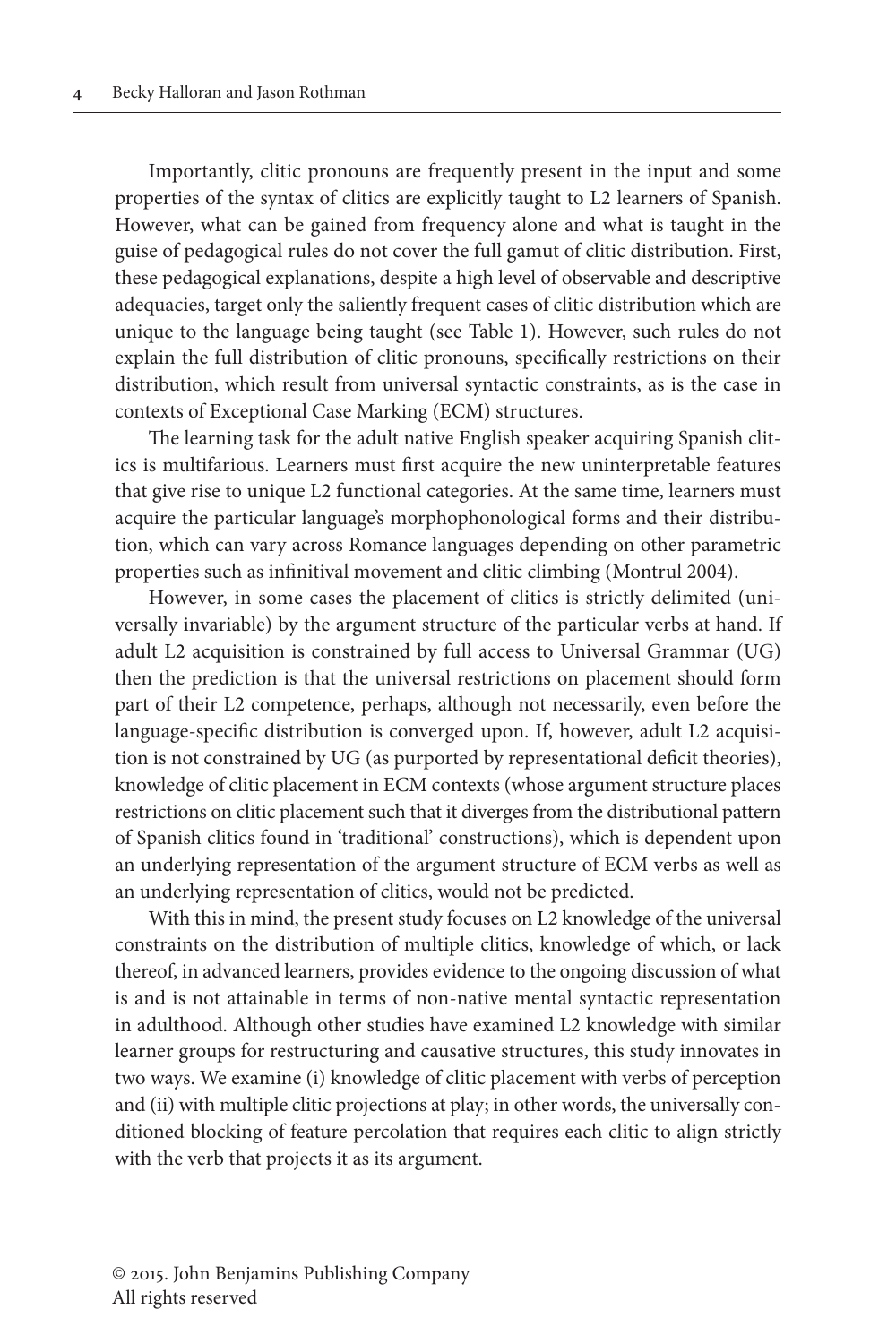The remainder of the paper provides the background information needed to contextualize the present study, details the methodology and results of the study, and offers some discussion of the contributions made by these data.

#### **2. Previous L2 research**

Liceras' (1985) study of the acquisition of Spanish clitics tested high intermediate L1 speakers of English and French to examine the acquisition of clitics with tensed verbs, infinitives, and in cases of clitic climbing and clitic doubling. While clitics do not exist in English, they do exist in French, although their distribution is partially different than that of Spanish clitics. Participants' (30 L1 English/L2 Spanish and 30 L1 French/L2 Spanish) knowledge and production of clitics was examined with data from three tasks: an oral production task, a written proficiency test, and a written composition. Considering the data from all three tasks, Liceras found that participants from both groups successfully produced clitics in all contexts. This is significant for the native English speakers, as it suggests they were able to acquire a new functional category not existent in their L1.

Yet, both groups in Liceras' study produced errors in clitic placement in finite and finite + infinitival constructions, placing clitics after tensed verbs and also placing clitics between tensed verbs and infinitives. However, these errors do not necessarily point to an inability to acquire clitic placement in adulthood. Liceras hypothesizes that the interlanguage grammars of the L2 learners might display properties that are not present in the target grammar, but were present in a previous developmental stage of the language (placement of clitics after tensed verbs occurred in Old Spanish), thus falling within the linguistic possibilities allowed by Universal Grammar. In sum, despite errors in clitic placement in certain contexts, these results provide evidence to support Full Transfer/Full Access accounts (Schwartz & Sprouse 1996), as both groups of adult learners produced clitics successfully and their clitic placement, although inconsistent with the language distribution of Spanish, was consistent with general UG-constraints.

Bruhn de Garavito and Montrul (1996) conducted a bidirectional study of the acquisition of clitics with intermediate L1 Spanish/L2 French learners and L1 French/L2 Spanish learners. Participants completed a proficiency test and two experimental tasks: a written elicited production task and a grammaticality judgment task. Like in Liceras (1985), the learners were extremely successful at producing clitics, attaining 97% accuracy on the production task. As explained by the authors, this result was not surprising given that clitics also exist in French.

Bruhn de Garavito and Montrul also found that L2 Spanish learners were successful with clitic placement in finite and non-finite contexts, displaying over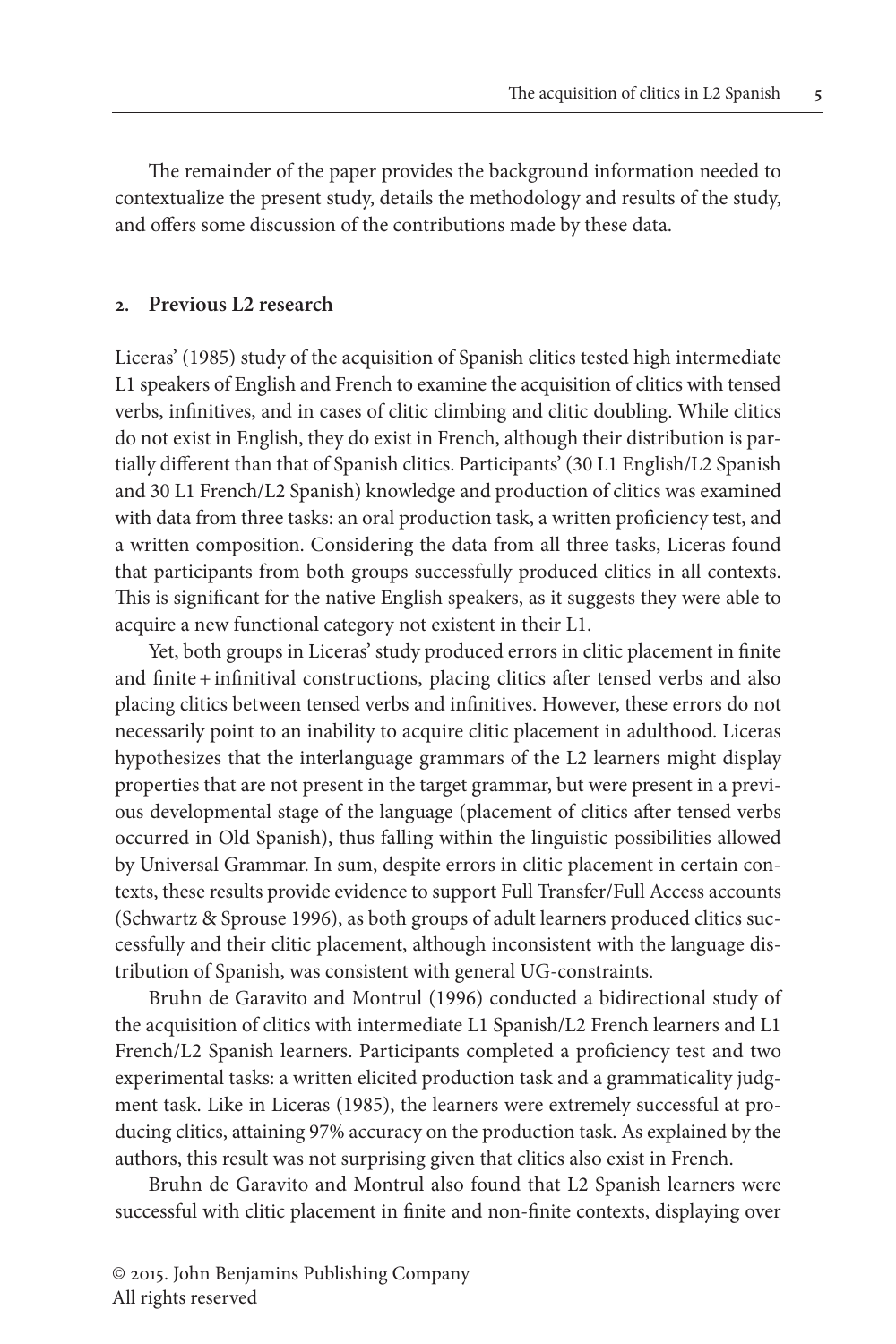90% accuracy in grammatical contexts and between 70% and 80% accuracy in ungrammatical contexts. This suggests that the learners successfully acquired the distributional asymmetry that exists in Spanish (see Table 1). However, many participants did not score as well in contexts with clitic climbing, which the authors suggest may be due to the fact that restructuring is an additional syntactic process that may involve more than the position of the infinitive, a suggestion that influenced the choice of properties selected in the present study.

Finally, Duffield and White (1999) examined the acquisition of clitic placement in intermediate and advanced L1 English/L2 Spanish and L1 French/L2 Spanish learners with two experimental tasks: a sentence matching task and a grammaticality judgment task. Their tasks included all of the constructions examined by Bruhn de Garavito and Montrul (1996) in addition to causative VPs. They predicted that if universal properties determining clitic placement are available in adulthood, the L1 English speakers should display successful acquisition of clitics in Spanish, while L1 French speakers might display transfer effects from French in clitic climbing and restructuring constructions, as seen in the previous studies.

Consistent with the previous studies, both intermediate and advanced L2 Spanish learners displayed successful acquisition of clitic placement in finite and non-finite constructions, providing further evidence to show that adult learners of Spanish are able to acquire knowledge of clitic placement regardless of whether clitics are instantiated in their L1. Also consistent with the results of Bruhn de Garavito and Montrul (1996), participants in this study displayed errors in restructuring and causative VP constructions. This finding is particularly relevant given that restructuring and causative verbs place similar restrictions on clitic placement to verbs of perception, which we examine in the present study.

#### **3. Spanish clitics**

#### **3.1** The learning task for the L1 English speaker

As we outlined earlier, the learning task for the adult native English learner of Spanish is not an entirely straightforward one2. Because clitics do not exist in English, the first step in the learning task is to acquire clitics, which, assuming

**<sup>2.</sup>** There are various accounts of the syntax of clitics, e.g. Sportiche (1996) and Uriagereka (1995) that differ crucially on whether clitics are base-generated or find their spell-out position via clitic-climbing. For the purpose of this study, we adopt the essence of Masullo (2004), which is a Minimalist account. However, given space limitations and because for the immediate purposes which account is ultimately accurate does not matter, we leave this debate aside.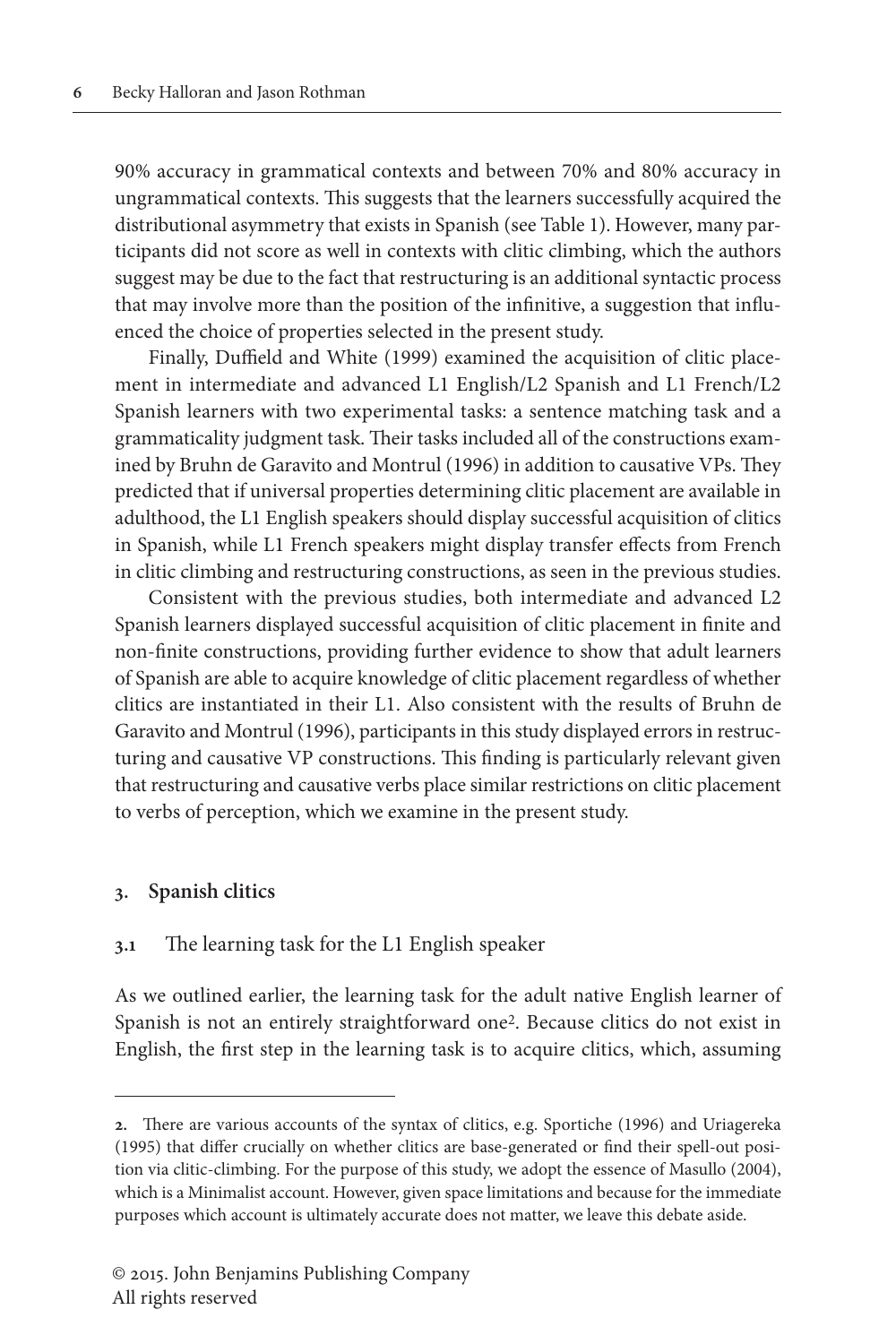clitics in Spanish head their own functional projections, requires acquiring new L2 syntactic (uninterpretable) features that give rise to the instantiation of a new functional category for checking purposes (White 1996)<sup>3</sup>. The learner must also learn the specific distributional pattern of clitic placement in Spanish, which may also involve the acquisition of other parametric properties such as infinitival movement and clitic climbing (Montrul 2004). The distribution of clitics in Spanish in what we will refer to as 'traditional' constructions is dependent on tense and predicate complexity (see Table 14).

|                  | Proclisis         | Pro-endoclisis      | Enclisis    | <b>Mesoclisis</b>                                     |
|------------------|-------------------|---------------------|-------------|-------------------------------------------------------|
| Finite           | Te lo dov.        | <i>*</i> Te doy lo. | *Doy te lo. | N/A                                                   |
| Non-finite       | *Te lo dar.       | *Te dar lo.         | Dártelo.    | N/A                                                   |
| $Aux/mol + inf.$ | Te lo quiero dar. |                     |             | *Te quiero dar lo. Quiero dártelo. *Quiero te lo dar. |

#### **3.2** Clitic solidarity

Considering the distributional pattern of clitics in the constructions mentioned above, it is important to note that the two clitics always appear together, as clitic solidarity mandates. Clitic Solidarity (Strozer 1976) refers to the fact that when multiple clitic pronouns are projected, for example, an accusative and a dative, the pronouns almost always stay together (as can be seen in Table 1). This concept is well-integrated into the instruction of Spanish as a second language and is *generally* used exclusively to teach clitic placement in the classroom. However, clitic solidarity does not hold with ECM constructions: that is, when the two clitics are both accusative arguments each belonging to one of the two verbs (see Figure 1).

**<sup>3.</sup>** Following Minimalism, differences across the world's languages of this type, or parametric differences, derive from variation in feature specifications or instantiation across languages. As a result, English and Spanish must have some featural difference for pronominal objects within the syntax proper, resulting in the former having strong pronouns and the latter having clitics. Whatever the specifics of these features turn out to be is precisely what the English natives need to acquire at the level of new L2 features. Following approaches that claim that clitics are heads of their own functional projection, then this means that some uninterpretable featural difference between English and Spanish obtains, whereby English lacks the feature that Spanish has that generates object clitics.

**<sup>4.</sup>** There are lexical biases for proclisis or enclisis preference, e.g. Ir+a+infinitive favors proclisis while preferir+infinitive prefers enclisis, yet both are grammatically available (see Thomas 2012 for details).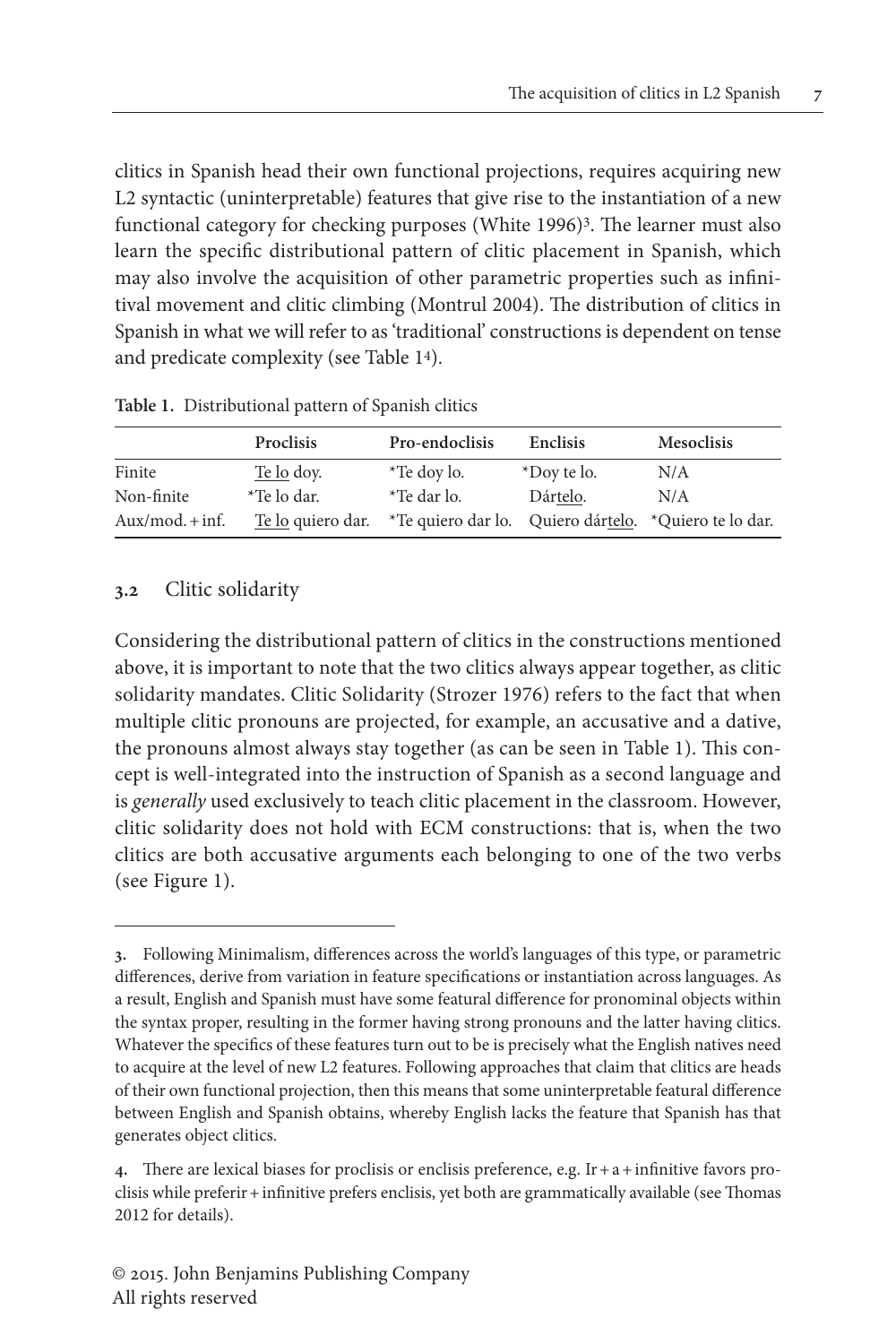Due to the unique argument structure of ECM constructions, clitic placement in periphrastic constructions containing these types of verbs does not allow for the typical pattern of clitic solidarity discussed previously. Under ECM constructions, each clitic must first Merge with the verb that selects it as an argument, forcing the clitics to separate. This occurs because the argument structures of the two verbs block feature percolation, which is otherwise available in auxiliary/modal+infinitival constructions and gives rise to optionality. In the traditional constructions, (auxiliary/modal+infinitival), the subject of the matrix verb also serves as the subject for the embedded verb. This is not the case with ECM constructions. As displayed in Figure 1, when used with a non-finite verb, ECM verbs allow different subjects for the matrix and embedded verbs, wherein the subject of the embedded verb must share identity with the accusative object of the matrix verb (i.e., PRO is co-referential with the object of the perception verb).

- $\blacksquare$  Traditional construction (modal+infinitive)
	- Juan **me la** quería pro cantar ayer. ('Juan wanted to sing it to me yesterday.')
	- Juan quería pro cantár**mela** ayer. ('Juan wanted to sing it to me yesterday.') - 5 )
- ECM construction
	- Juan **me** escuchó pro cantar**la** ayer. ('Juan heard me sing it yesterday.')

**Figure 1.** Constraints on clitic solidarity in ECM constructions

#### **4. Research questions and hypotheses**

The current study builds on earlier work on L2 Spanish clitic acquisition, innovating via an examination of the phenomenon of Clitic Solidarity and syntactic restrictions on its application. The purpose of testing the acquisition of ECM constructions is to determine whether L2 learners of Spanish are sensitive to this nuanced property whose characteristics fall outside the realm of their classroom learning and the majority of L2 input they receive, yet follow from universal syntactic knowledge. Our research questions are the following: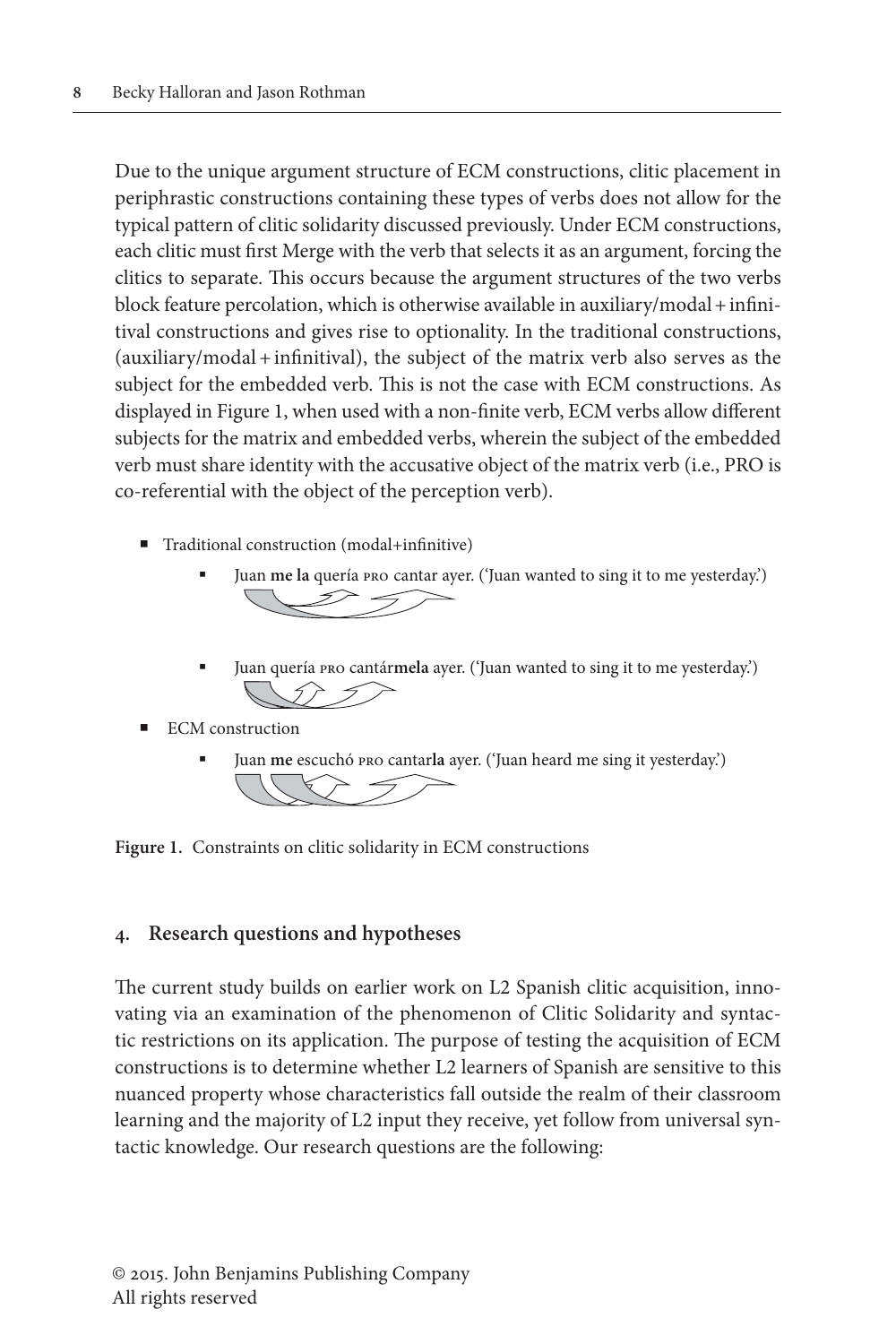- i. Are L1 English/L2 Spanish learners able to acquire knowledge of clitic placement in traditional constructions? and
- ii. Do L1 English/L2 Spanish learners show sensitivity to clitic placement restrictions in ECM constructions?

Taking into account the learning task for the L1 English speaker, different variables are at stake in each of the constructions examined here. In order to have a target representation of clitics, the learner must acquire a new functional category as well as the features associated with this category (see note 3). At the same time, the learner must converge on both the language-specific morphophonology of the Spanish clitic forms as well as the distributional pattern of clitics, (e.g. placement with respect to finite and non-finite verbs) that, despite being universally constrained (i.e. a possibility enumerated within UG), is acquired via exposure to particular facts of the Spanish grammar. It is prudent to keep in mind that all of this is explicitly taught to classroom learners; therefore, L2 knowledge of these properties alone could be attributed to explicit instruction.

When looking at clitic placement in the traditional constructions then, where Clitic Solidarity is ubiquitously adhered to, it is seemingly not possible to determine if learners' have truly acquired the underlying representation of clitics, or if their placement knowledge (with and without Clitic Solidarity as a factor) is a byproduct of metalinguistic knowledge. Since we are interested in teasing apart possible metalinguistic knowledge from underlying competence, it becomes crucial to examine ECM constructions. Sensitivity to the universal restrictions placed on clitic solidarity in constructions with ECM verbs is not language-specific and is inconsistent with the pedagogical rules provided to L2 classroom learners (i.e., Clitic Solidarity). In these contexts, rather, clitic solidarity restrictions, if shown, must be derived from underlying knowledge of the argument structure of the lexical verbs at stake interacting with a true mental representation for the syntax of clitics.

Importantly, argument structure of these lexical verbs (ECM verbs) can be transferred from the L1. However, knowledge of clitic placement in these constructions cannot be attributed to transfer alone, as clitics themselves are not present in the L1 and their placement in these constructions does not pattern in the same way as strong object pronouns in English. Rather, we argue that knowledge of the restrictions on clitic placement in ECM constructions can result only from an underlying representation of the syntax of both the lexical verbs at stake and Spanish clitics. As such, we maintain that showing knowledge of obligatory clitic solidarity in elsewhere environments and its strict restrictions in ECM contexts can be used as a true diagnostic of clitic syntactic representation.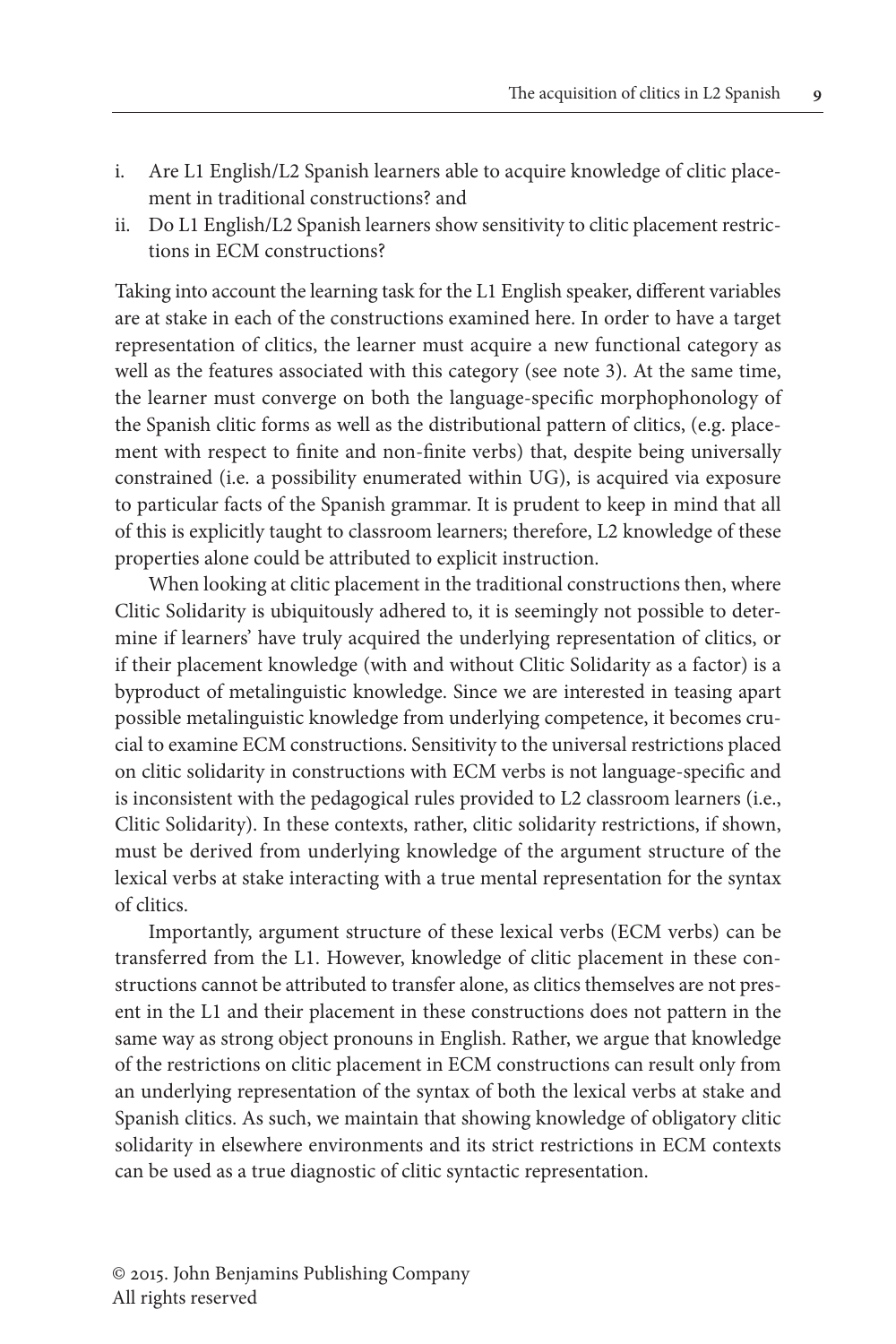# **5. Methodology**

### **5.1** Participants

Participants in this study were divided into three experimental groups (beginner=26, intermediate=25, advanced=14) and one control group of native Spanish speakers (=9). Proficiency was determined by a modified version of the DELE created by the Instituto Cervantes. All participants in the experimental groups were native English speakers who began studying L2 Spanish in adulthood (mean age of onset of acquisition  $=13.5$ ). Participants in the beginner and intermediate groups had spent no more than 6 months in a Spanish-speaking country, while participants in the advanced group had spent up to 2 years abroad. All participants completed two written experimental tasks: a fill-in-the-blank placement task and a scalar grammaticality judgment and correction task. Due to space limitations, here we focus exclusively on the grammaticality judgment task.

## **5.2** Judgment task

The judgment task consisted of 116 exemplars which participants were asked to rate from 1 (completely unnatural) to 4 (completely natural). In the case that they ranked the sentence with a 1 (completely unnatural) or a 2 (unnatural), they were asked to correct the error(s) in the sentence. They were also given an option to select 'I don't know' if absolutely necessary. The task consisted of 66 counterbalanced target items and 50 fillers. The target items were counterbalanced for construction type (finite/modal+infinitival/ECM+infinitival) and clitic distribution (proclisis/enclisis/mesoclisis/pro-endoclisis5), resulting in 18 target items with finite verb constructions, and 24 each with modal + infinitival and ECM + infinitival constructions (see Table 2 for examples). Fillers consisted of sentences with adjectival clauses that were counterbalanced for grammaticality based on gender agreement and adjectival placement.

**<sup>5.</sup>** By pro-endoclisis, we are referring to when the clitics are separated, one in preverbal (finite) and the other in post-verbal (non-finite) position.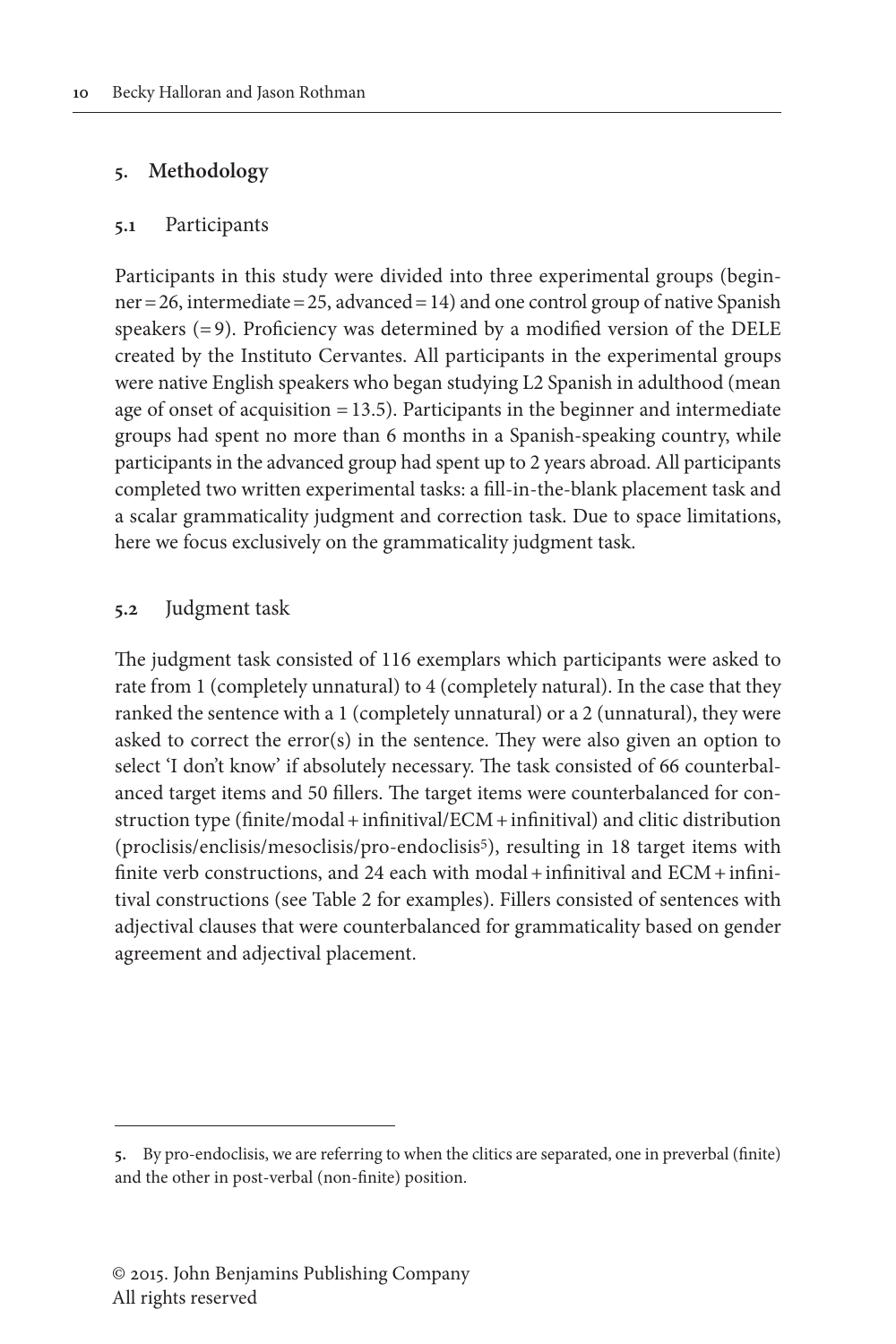| Example                         |  |
|---------------------------------|--|
|                                 |  |
| Cocinámostelo esta noche.       |  |
| Juan me lo contó ayer.          |  |
| Te mando la por correo.         |  |
| Jorge quería cantármela.        |  |
| Marisol nos la quiere traer.    |  |
| Guillermo quiere nos la traer.  |  |
| David me quería contarlo ayer.  |  |
| Vimos cocinártelo.              |  |
| Francisco nos la vio traer.     |  |
| Fernando oyó me lo contar ayer. |  |
| Te vi mandarla por correo.      |  |
|                                 |  |

**Table 2.** Judgment task: Examples by construction type and clitic placement

#### **6. Results**

The results of the judgment task are displayed in Figures 2–5 and both descriptive and inferential statistical analyses are presented here. For the inferential statistics, a repeated-measures ANOVA was computed. Results showed a significant interaction of all three variables – group, construction type, and clitic position  $(F(12,276)=10.748; p<0.001)$ . Sidak adjustments were conducted for all post-hoc tests presented here.

Figure 2 shows the results of all groups in grammatical clitic placement constructions. All groups perform above chance (> 2.5) in all construction types, displaying target-like clitic placement in both traditional and ECM constructions. Figure 3 shows the results of all groups in ungrammatical traditional constructions. Here there are two noteworthy patterns. First, in finite constructions with \*enclisis, the beginner group performs differently than all other groups ( $p < 0.002$ ). Secondly, in modal + infinitival constructions with \*pro-endoclisis, the advanced group's performance is native-like, while the performance of the beginner and intermediate groups is not. In this construction, the native and advanced groups perform significantly differently than the beginners and intermediates ( $p < 0.007$ ). This will be discussed further in the analysis of Figure 5.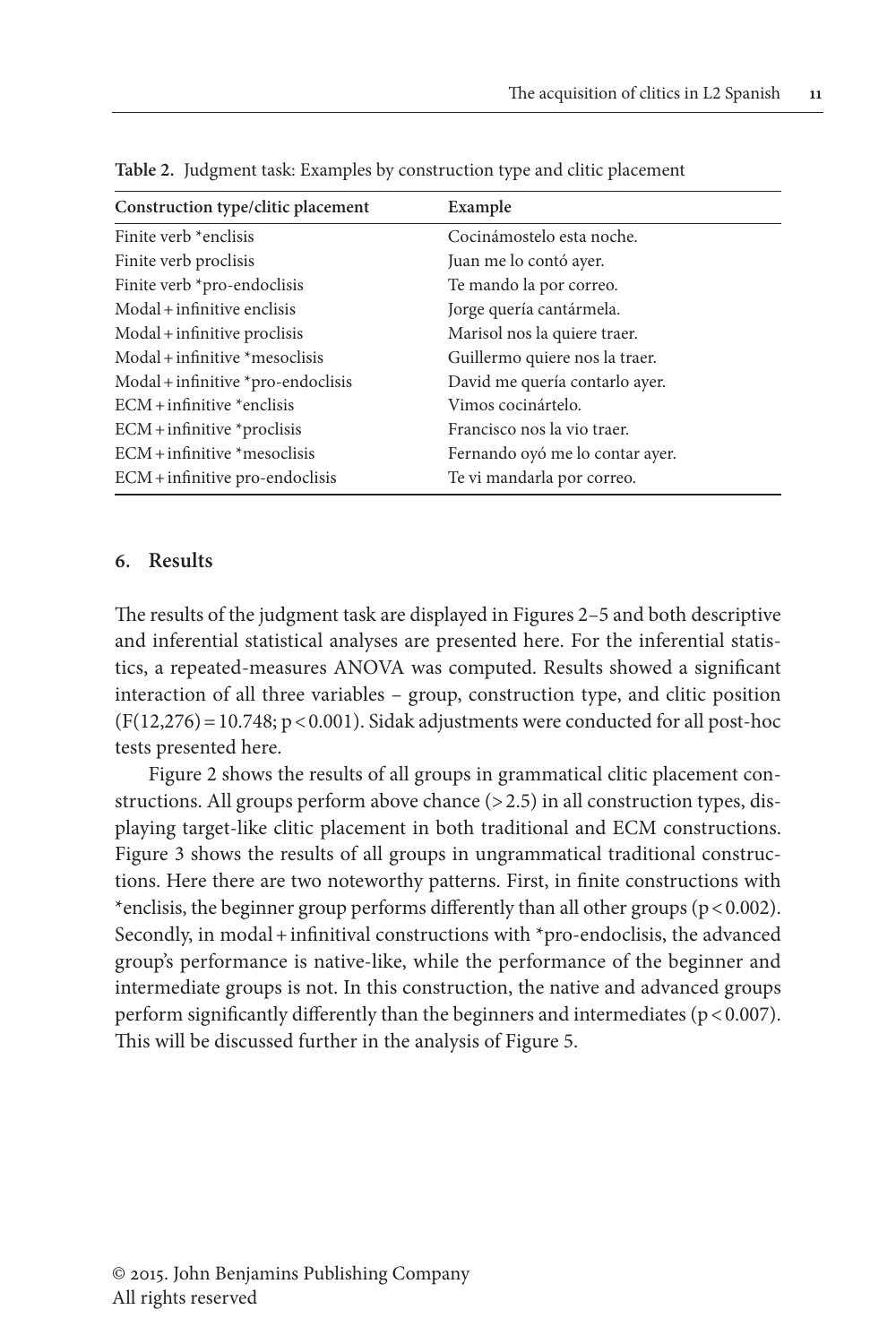

**Figure 2.** Judgment task: Grammatical constructions



**Figure 3.** Judgment task: Ungrammatical 'traditional' constructions

Figure 4 shows the results of all groups with all clitic placement possibilities in ECM constructions<sup>6</sup>. For the beginner group, there are no significant differences across the ECM constructions based on clitic position, suggesting that this group does not make a clear distinction between grammatical and ungrammatical placement in these constructions. The intermediate group makes a distinction between all three placement options included in the analysis –  $*$ enclisis/ $*$ proclisis/proendoclisis – ( $p$ <0.001). The advanced group makes a distinction between \*enclisis and the remaining clitic placement options  $(p < 0.001)$ , and the native control group distinguishes between all three  $(p < 0.031)$ .

**<sup>6.</sup>** Constructions with mesoclitic placement were not included in any of the statistical analyses discussed here, although they appear in the figures.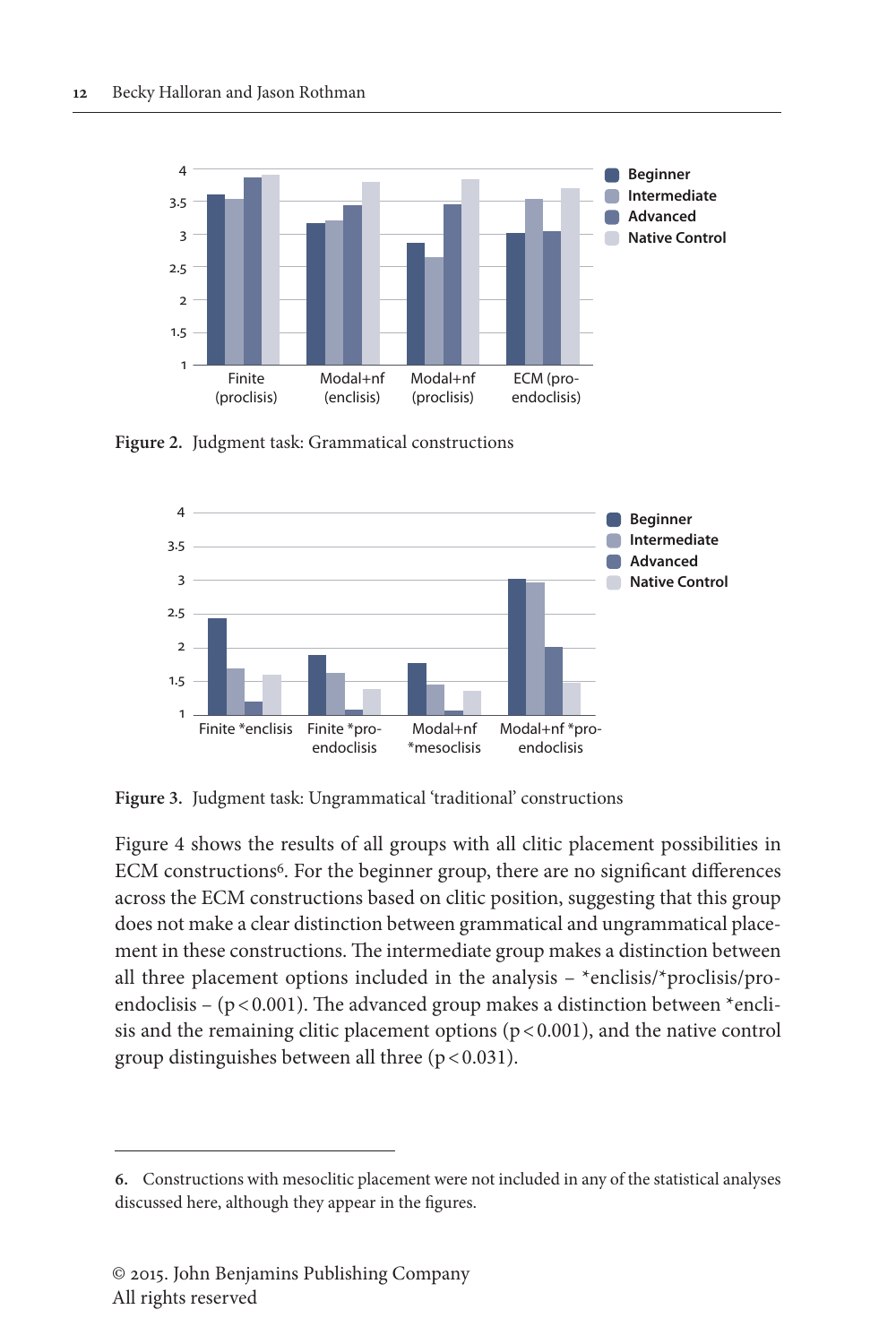

**Figure 4.** Judgment Task: 'ECM+infinitival' constructions

Figure 5 shows the results of all groups in cases of pro-endoclisis, where clitic solidarity is broken (in other words, the clitics are separated). In the cases of finite and modal+infinitival constructions, this is ungrammatical, whereas in ECM constructions this is the only grammatical placement option. Here we focus on the distinction made by both the advanced group and the native controls between grammatical pro-endoclitic placement in ECM constructions and ungrammatical pro-endoclitic placement in modal+infinitival constructions. Pairwise comparisons returned no significant differences across groups in ECM constructions with pro-endoclisis, suggesting that all groups show target-like knowledge of clitic placement in ECM constructions, where clitic solidarity is broken. However, in  $modal + infinitival$  constructions with  $*$ pro-endoclisis, the native and advanced groups perform significantly differently than the beginners and intermediates (p<0.007). These two groups (advanced and natives) reject this ungrammatical placement, whereas the beginner and intermediate groups do not appear to do so. While all groups seemingly accept pro-endoclisis in ECM constructions, only the advanced experimental group is actually sensitive to the restrictions placed on clitic solidarity *exclusively* in ECM constructions, as this group displays target-like knowledge in both modal+infinitival and ECM constructions, making a clear distinction between these two construction types.

This treatment of this counterbalance difference as shown in the advanced group, which has no difference as compared to the natives, is crucial to the claim that their system for pronominal clitics is Spanish-target-like. The advanced performance can be interpreted as strong evidence that they have attained a target mental representation for pronominal clitics in addition to target knowledge of the accompanying language-specific constraints on clitic placement.

The intermediates' and beginners' performance in relation to this crucial counterbalance only tells us definitively that they do not have the Spanish system (i.e. they do not seem to know to the extent of the natives and the advanced participants that clitic solidarity is obligatory as an elsewhere condition); however, it does not necessarily tell us that they do not have a target representation for clitics. This is the case since, as we have argued throughout, the only condition able to show underlying syntactic knowledge are ECM constructions where clitic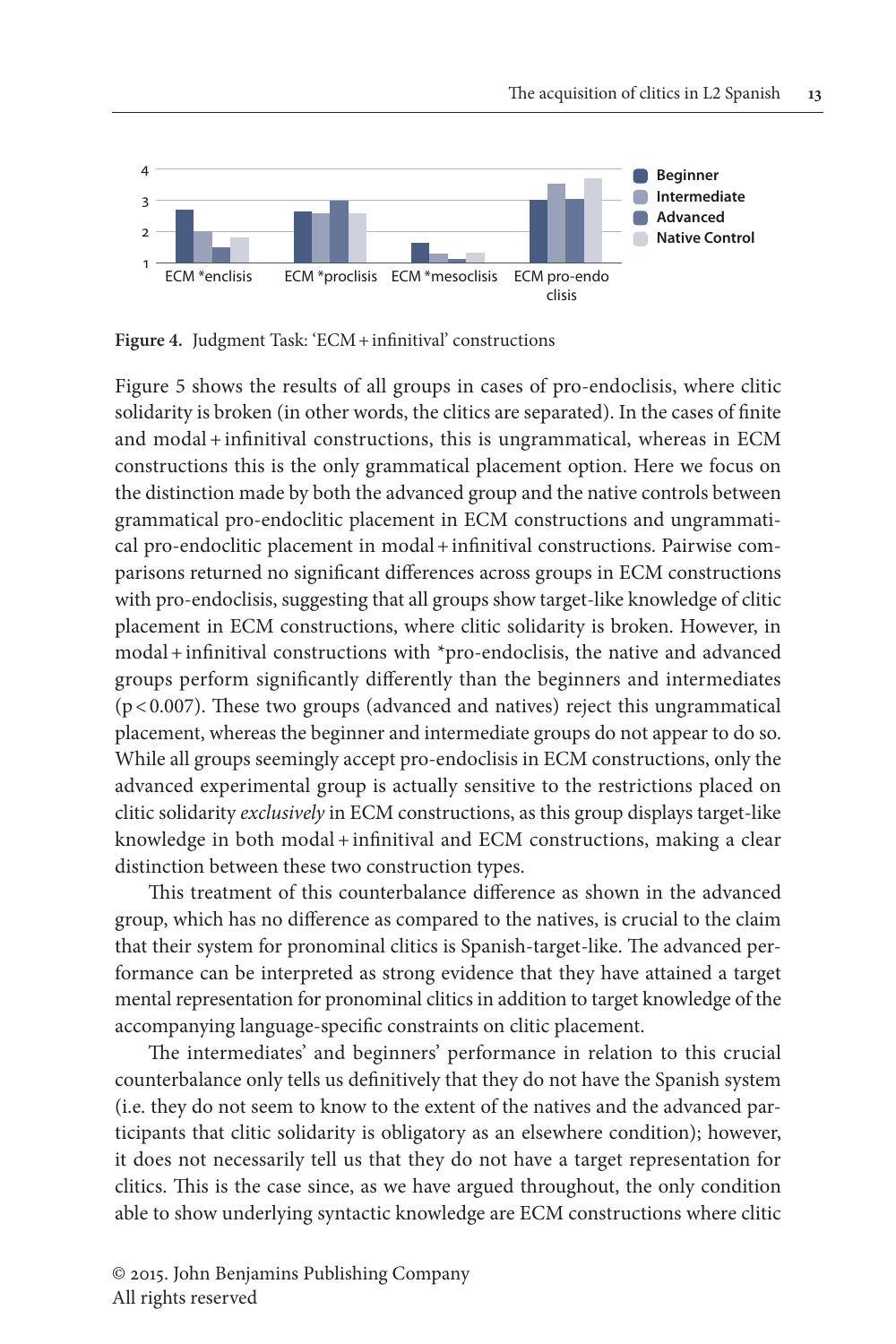solidarity becomes ungrammatical. This was argued since: (i) this environment embodies the only one, among the tested contexts, in conflict with the general patterns of Spanish; (ii) the overgeneralization of pedagogical instruction would rule this out and (iii) there is a relative low frequency of ECM constructions in the input, a byproduct of which means that the preponderance of positive evidence, that being aux/modal+infinitival constructions, in the input reinforces (ii).

Again, the lower proficiency groups do demonstrate knowledge that clitic solidarity does not apply in ECM constructions, however, they simply do not seem to know that this is not what Spanish opts for in other periphrastic constructions. Since the latter is not something that derives from universal restrictions, while the former (ECM constructions) does, failure to show complete knowledge of clitic placement in traditional periphrastic constructions while showing knowledge in ECM constructions does not preclude the possibility that their underlying syntactic representation is target-compliant. Of course, it does not prove that the underlying representation is target-like either, since the pattern noted can simply reflect a "yes" bias. It is simply neutral on this front. In other words, the data are neutral in terms of any definitive conclusion we can make for the beginner and advanced groups based on this experiment alone.

Nevertheless, our ultimate goal for the study is one of determining whether or not the acquisition of clitics is possible, and so the best data to be used to answer such a question must come from the advanced group in any case, since any innovations in lower levels of proficiency can be attributed to the process of learning itself and do not necessarily say anything about ultimate attainment potential.



**Figure 5.** Judgment task: Pro-endoclisis across construction type (breaking clitic solidarity)

Finally, in all intergroup comparisons, for any given item type, the native and advanced groups never perform differently, although the beginner group differs from the natives over 50% of the time and the intermediate group does twice (out of nine comparisons). This trend shows a clear development based on increasing proficiency, something that should not be surprising under either a UG-accessibility or representational deficit account.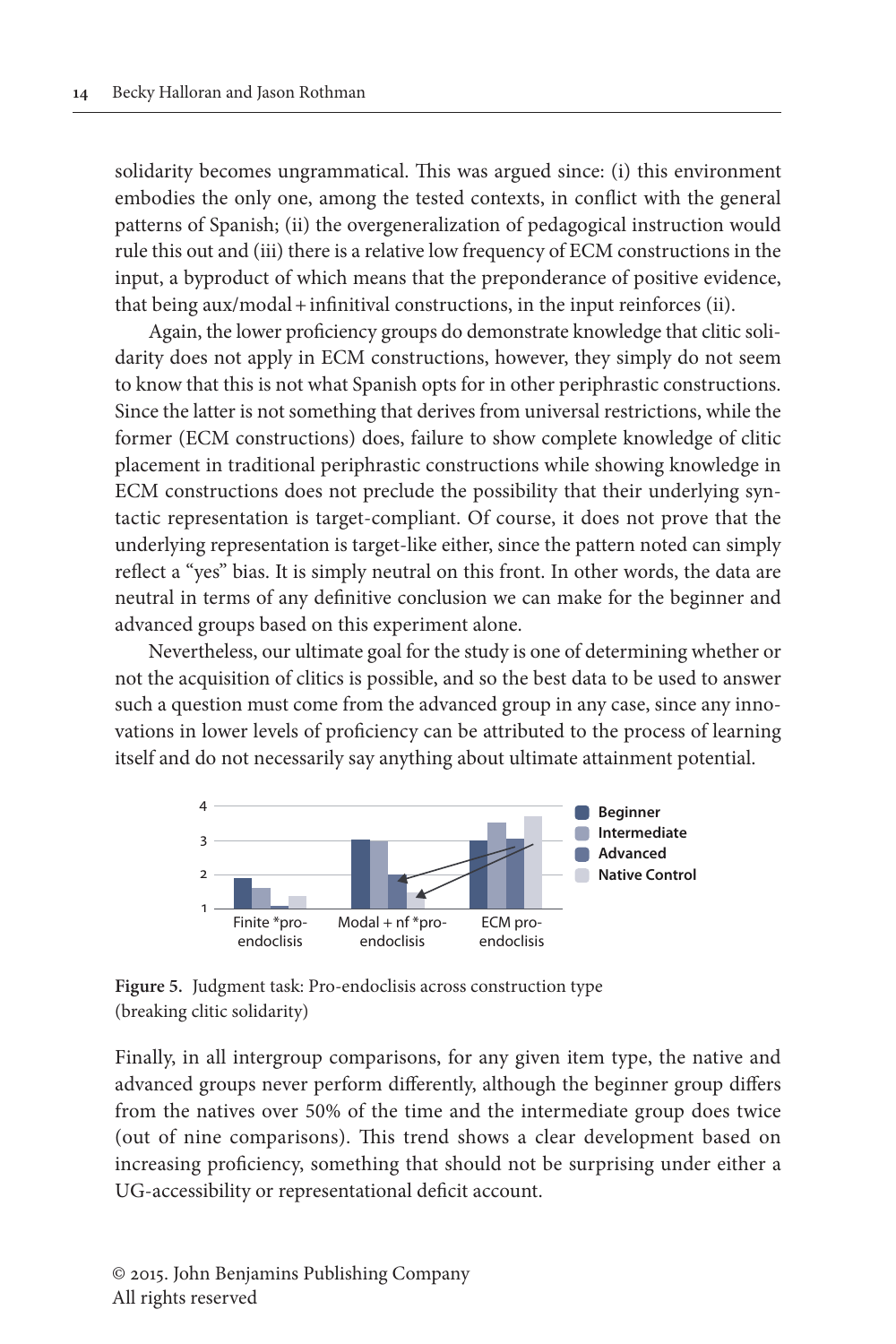# **7. Conclusions**

The data presented here provide significant results to answer our research questions. First, all experimental groups display knowledge of clitic placement in grammatical constructions in traditional constructions. These results confirm those of previous studies (Liceras 1985; Bruhn de Garavito & Montrul 1996; Duffield & White 1999) which purported that intermediate and advanced L2 learners show knowledge of clitic placement in traditional constructions. Further, our results show that even beginner L2 learners display some knowledge of clitic placement in traditional constructions.

Secondly, these data show that advanced L2 learners make a clear distinction between ECM constructions and traditional aux/modal + infinitival constructions when faced with the pro-endoclisis clitic position, accepting grammatical proendoclisis placement in ECM constructions where syntactic restrictions do not allow for clitic solidarity, and rejecting ungrammatical pro-endoclisis placement in modal+infinitival constructions where clitic solidarity holds based on placement distribution specific to Spanish. The beginner and intermediate groups, despite displaying target-like knowledge of clitic placement in the grammatical categories, do not unambiguously make this distinction.

Based on these results, we have shown that advanced learners are sensitive to the inherent restrictions placed on clitic solidarity (despite ambiguity in the input, low frequency, and instruction to the contrary), which is strong evidence to suggest they have successfully acquired the underlying syntax of clitics and, crucially, are thus able to integrate them accordingly when confronted with the unique argument structure of ECM periphrastic constructions.

As such, our results support Full Access approaches to UG in adulthood and it is not clear how they would be explained by Representational Deficit approaches, which would predict that English speakers of L2 Spanish cannot acquire target mental representations for clitics, the syntactic features and functional categories at stake being absent in the L1. To be clear, we acknowledge that Representational Deficit accounts do not preclude *learning* of certain properties of clitics, but such knowledge should be restricted to what is learnable from input patterns and explicit instruction. However, the L2 learners in this study clearly project knowledge beyond the confines of this.

Given the influential role that explicit instruction plays in this particular instance of adult L2 acquisition of Spanish, we aim to carry out future examination of the acquisition of clitics by naturalistic L1English/L2Spanish learners (i.e., non-classroom), which we believe would provide an insightful basis for comparison with these data.